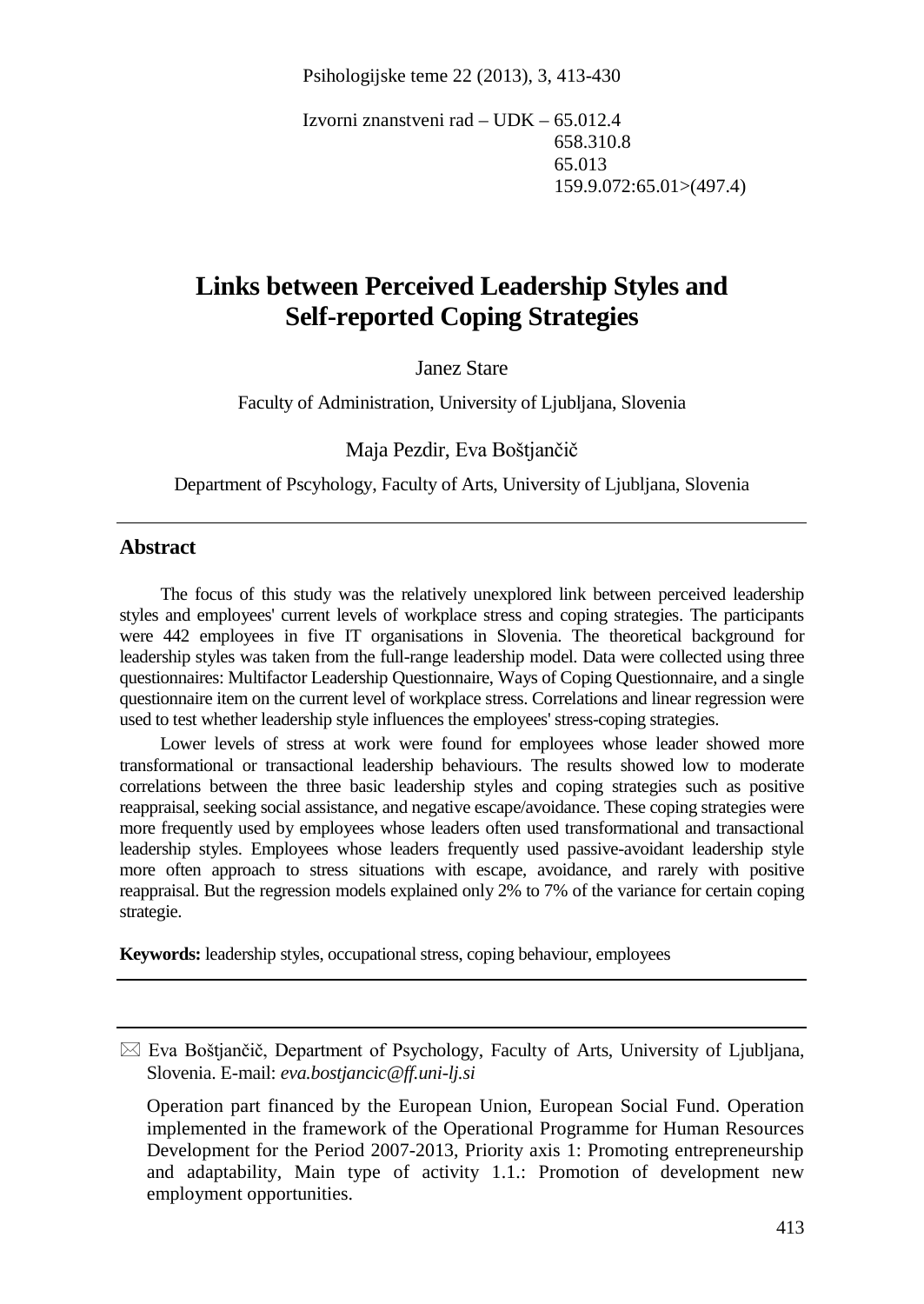#### **Introduction**

Leadership represents one of the key factors of the success or failure of an organisation. The importance of the leader for the successful functioning and operation of an organisation is also confirmed by the findings of Andersen Consulting's Institute for Strategic Change (Bennis, 2000) – namely, that the behaviour or actions of a leader affect the value of a company's shares. Swedish researchers have demonstrated, through a study of 25 units of organisations, that leaders also affect organisational climate (Ekvall & Arvonen, 1994). The influence of leadership can also be indirect. Katzell (1987, as cited in Bass & Bass, 2008) showed that although leaders' direct influence on their subordinates was modest, they exerted indirect influence on them. By providing rewards, relating rewards to performance, and treating employees equitably, they improved employees' morale. Another question that arises, however, is that of the leader's contribution to employees' experience of stress. Is the behaviour of leaders reflected in employees' experience of stress and in their strategies for coping with it? This was the question our research attempted to answer.

#### *The Full-range Leadership Model*

The study of leadership today attempts to combine the findings of the past and, by adding the latest discoveries, formulate modern theories. Thus the charismatic leadership theory was a kind of basis for the development of the concepts of transformational and transactional leadership and the full-range leadership model on which our research is based.

Bass integrated two complementary leadership styles – transformational leadership and transactional leadership – on the basis of the common characteristic that unites them: a connection with the achievement of goals. Transactional leadership is based on exchanges between the leader and followers, where the leader sets demands, conditions and potential rewards in the case of these demands being met. Transformational leadership raises leadership to a higher level, since the leader inspires followers to commit themselves to common goals, challenges them to solve problems innovatively and, as coach and mentor, provides them with both intellectual challenges and support (Bass & Riggio, 2006). Transactions are the basis for transformations, since only the latter can lead from the achievement of goals and expectations to motivating followers to perform beyond their goals and expectations (Avolio, 1999).

The full-range leadership model consists of nine factors that combine to form three basic leadership styles. There are four components of transformational leadership (Bass & Riggio, 2006): a) *Idealised influence*: leaders serve as role models for followers, who admire them, identify with them and trust them. This component includes two aspects: the behaviour of the leader and the characteristics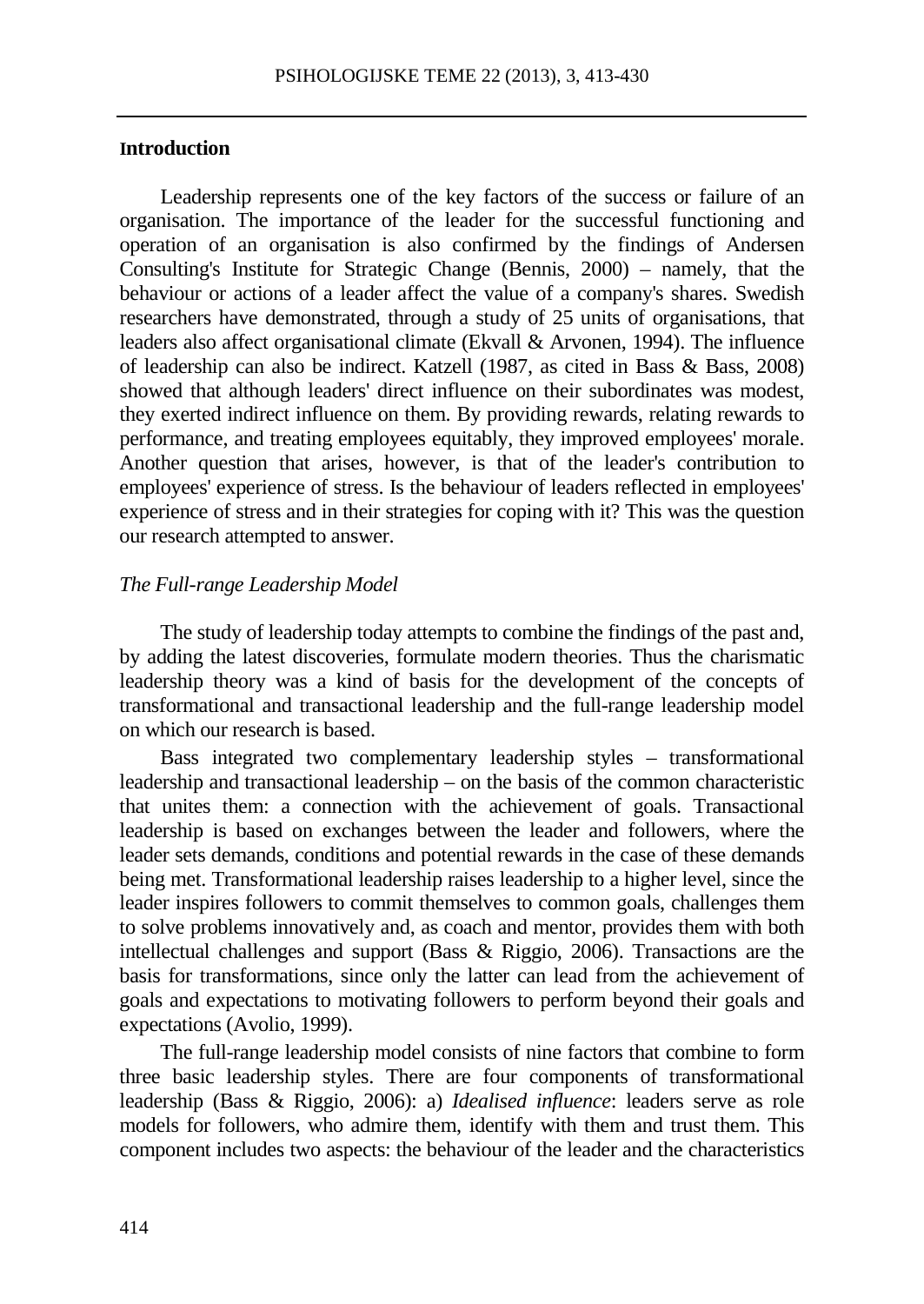attributed to the leader; b) *Inspirational motivation*: leaders increase motivation, inspire others to work by giving sense and meaning to work, have an optimistic orientation and, by setting clear goals, create a desire to achieve a shared and attractive vision of the future; c) *Intellectual stimulation*: leaders encourage efforts for greater innovation and creativity in approaching problems in a new way, encourage others to submit their own ideas and include others in the process of addressing problems and seeking solutions; d) *Individualised consideration*: leaders take into account needs for achievements and growth, enable others to develop their own potential, recognise individual differences in desires and needs, listen attentively and delegate individualised tasks, monitoring and providing support as necessary.

Transactional leadership consists of two components (Bass & Riggio, 2006**):** a) *Contingent reward:* constructive transactions, where leaders set conditions and concrete consequences of achieving them (promising rewards for achievements, etc.), and b) *Management by exception (Active):* corrective transactions, where leaders set standards and rules and monitor any deviation from them in order to take corrective action before mistakes or deviations occur.

The passive-avoidant style of leadership contains the following two components (Avolio & Bass, 2004): a) *Management by exception (Passive):* setting standards and corrective action only after a mistake or deviation from standards; leaders do not monitor events on an ongoing basis, and b) *Laissez-faire leadership*: absence of leadership, avoidance of responsibility and the taking of decisions as leader; the most inactive leadership style.

A fundamental characteristic of the model is that every leader displays each leadership style to some degree. An optimal leadership profile should contain infrequent use of passive-avoidant leadership, slightly more frequent use of transactional leadership and most frequent use of the various components of transformational leadership.

## *Stress in the Working Environment*

Stress at work is often a function of the individual's understanding of organisational events and the importance he attributes to them (Schuler, 1980). How much importance employees will attribute to specific circumstances often depends on people who are important to them, for example leaders and mentors (Sosik & Godshalk, 2000). A leader or mentor who manages the importance of organisational events for an employee simultaneously influences the way in which the employee understands, interprets and reacts to events connected with work (e.g. stressful events). The leader in this role uses different behaviours that can facilitate understanding and reduce feelings of uncertainty connected to threatening events, while on the other hand a leader can, through his behaviour, have the opposite effect on employees and thus fail to make it easier for them to cope with difficulties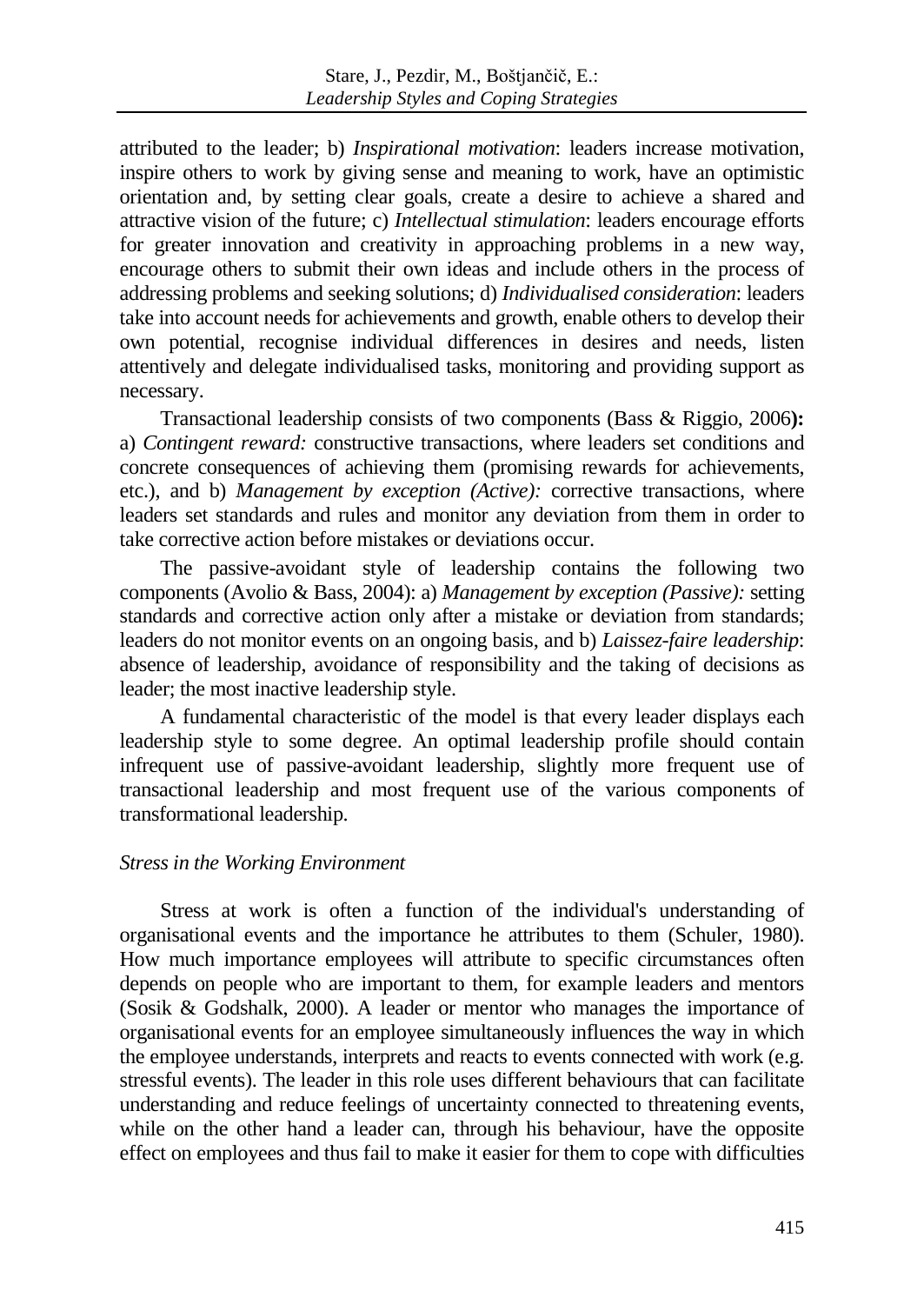that arise. Various studies have shown consistent links between the three major leadership styles in the full-range leadership model and the stress felt by subordinates in relation with perceived specific leadership style (Seltzer, Numerof, & Bass, 1989; Skakon, Nielsen, Borg, & Guzman, 2010). The transformational leadership style is negatively linked to symptoms and feelings of stress and also to burnout among subordinates. The situation is similar, although not so consistent, in the case of transactional leadership. Conversely, in case of the passive-avoidant style of leadership, research suggests that people exposed to this style of leadership show more symptoms of stress and burnout. In our study we predict that the transformational and transactional styles of leadership will have a negative correlation with the current level of workplace stress, and that the passive-avoidant style of leadership will have a positive correlation (Hypothesis 1).

# *Links between Perceived Leadership Styles and Self-reported Coping Strategies of the Employees*

The leader takes the time to transfer his knowledge to followers, develops their strengths, acts as a kind of mentor or coach, taking into account the individual's needs and desires (Bass & Avolio, 1994). Through inspiration and vision he can influence followers and their understanding of problem situations, enabling them to see stressful situations from a positive point of view and believe in their positive resolution (Lyons & Schneider, 2009; Sosik & Godshalk, 2000). The leader can encourage them to use more effective strategies for coping with stress by promoting alternative, fresh views of problems and their resolution.

The most effective coping methods include: seeking help, communicating feelings, taking rational action, drawing strength from adversity, using humour and maintaining faith, self-confidence and feelings of control (McCrae & Costa, 1986). Methods that have proved to be less effective include hostility, indecisiveness, selfreproach and attempts to escape or retreat from a situation. Greater emotional distress is experienced by those who more frequently resort to the use of feelings of despair, self-reproach, denial and running away from difficulties. Less distress is experienced by people who, in order to cope select an active problem-solving approach with positive feelings of self-reliance (Pearlin & Schooler, 1978). Individuals who reported better outcomes achieved this above all by keeping calm, making a plan for the resolution of difficulties, and using stressful experiences as opportunities for personal growth. Those with less successful outcomes, on the other hand, mainly used coping mechanisms such as impulsiveness, aggression, ignoring the problem or minimising its importance (Folkman, Lazarus, Dunkel-Schetter, DeLongis, & Gruen, 1986). In Hypothesis 2 we predict a correlation between the transformational style of leadership and stress-coping strategies, particularly accepting responsibility, planful problem-solving, positive reappraisal, seeking social assistance (positive correlation) and escape/avoidance (negative correlation)**.**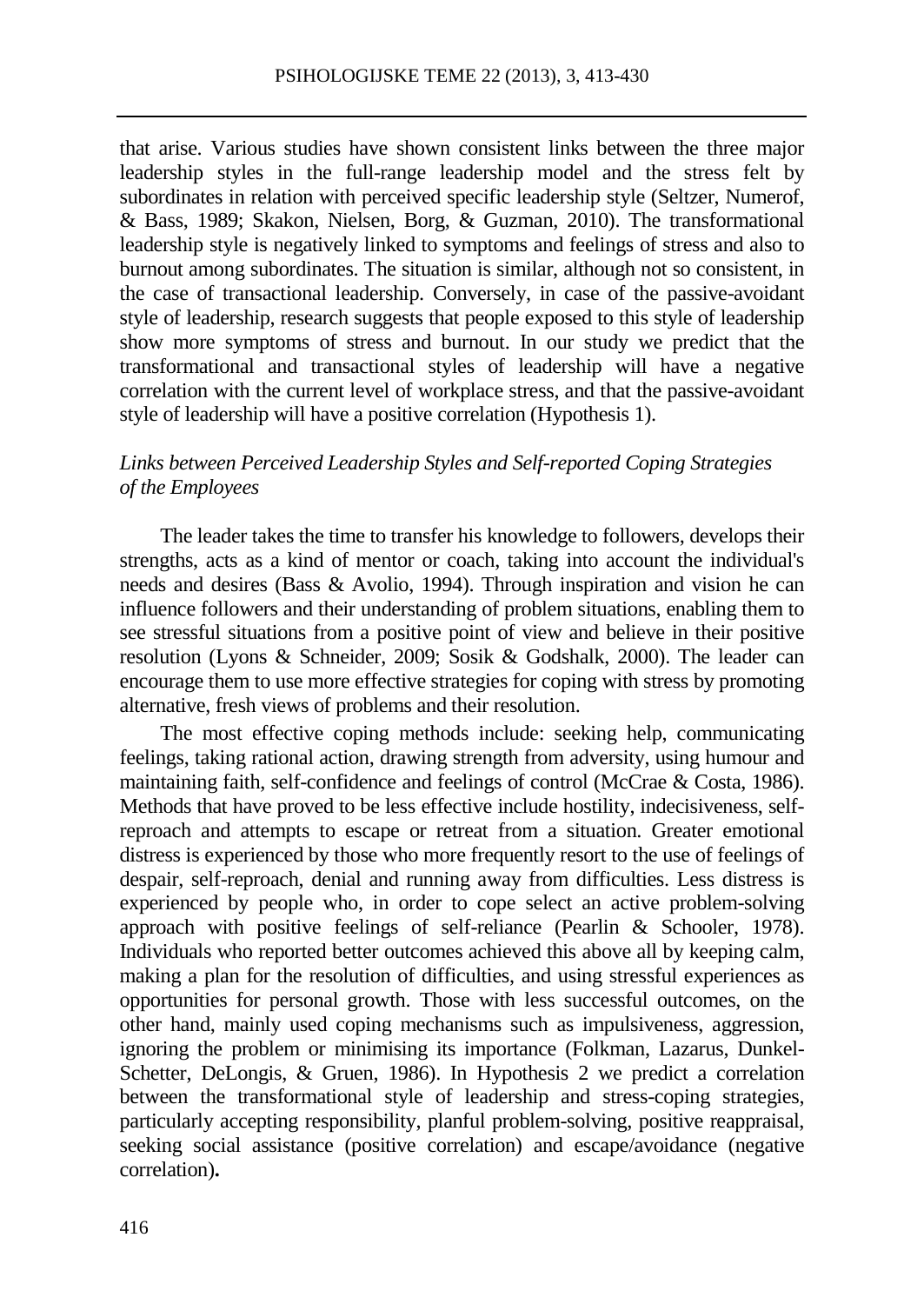Bass and Riggio (2006) believe that employees exposed more frequently to transformational or transactional leadership use more effective strategies for coping with stress (Hypothesis 3). These strategies include a systematic approach, taking rational action, seeking help and other strategies (Monat, Lazarus, & Reevy, 2007). A leader who more frequently uses transactional leadership in the working environment creates a specific operating structure which gives employees a working framework within which desirable and undesirable behaviour are defined. The actions of the transactional leader are based on clear communication and cooperation with employees, and the approach to problems is immediate and analytical, which could influence employees and their everyday method of coping with stressful situations. By creating a structure and operating conditions and monitoring events, the leader appears responsible, analytical and systematic, which may also be reflected in employees (Bass & Riggio, 2006).

The prevalent features of passive-avoidant leadership styles are an absence of communication and willingness to accept responsibility, and a lack of care for employees, which can in a way become a model or example for employees and their methods of coping with stress. Because the leader does not explain events and retreats from responsibility, employees are more likely to experience feelings of fear and uncertainty in stressful situations (Bass, 1998, as cited in Sosik & Godshalk, 2000). Perhaps as a result of his non-involvement, the leader fails to equip his employees with mechanisms that could perhaps help them with a more proactive and problem-oriented addressing of stressful situations. For this reason we predict less frequent use of effective, proactive and problem-oriented stresscoping strategies among employees who are frequently exposed to passiveavoidant leadership (Hypothesis 4).

# **Method**

## *Participants*

The participants in the research were employees of five successful Slovene companies in the IT and other technology sectors. Three of the companies are large enterprises with more than 250 employees, while two are medium-sized enterprises with between 50 and 100 employees.

The full set of questionnaires was completed by a total of 442 employees, of whom 75% were men and 25% were women. Men occupy the majority of positions in the participating organisations, since they require education or skills in fields (mechanical engineering, electrical engineering, information technology, etc.), which are chosen by a higher proportion of men than women.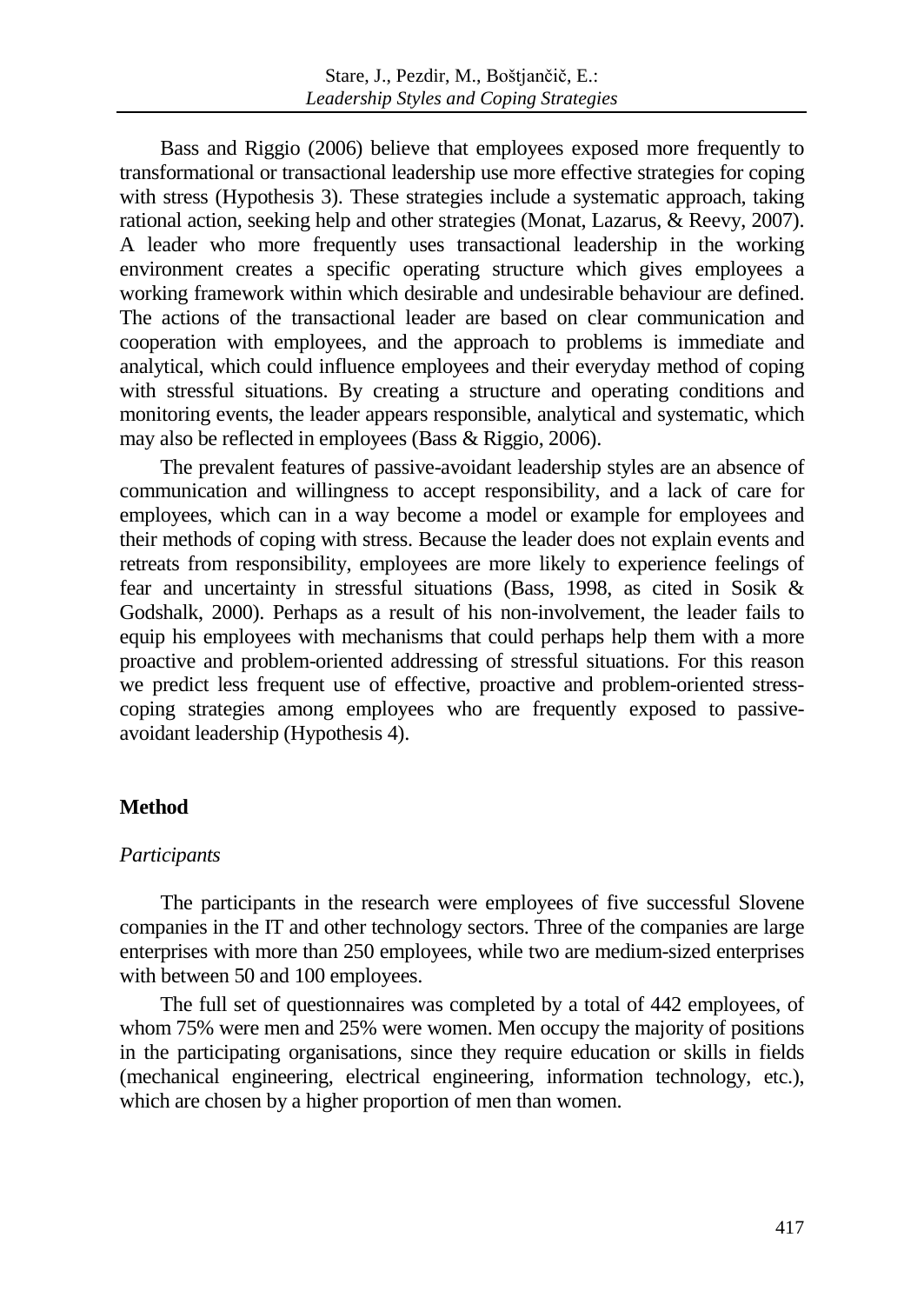|           |                                     |     | $\%$  |
|-----------|-------------------------------------|-----|-------|
| Age       | $18 - 30$                           | 81  | 18.3  |
|           | $31 - 40$                           | 168 | 38.0  |
|           | $41 - 50$                           | 145 | 32.8  |
|           | $51 - 60$                           | 40  | 9.1   |
|           | Missing data                        | 8   | 1.8   |
| Education | Elementary or secondary             | 141 | 31.9  |
|           | Post-secondary or higher vocational | 98  | 22.2  |
|           | Bachelor's degree                   | 168 | 38.0  |
|           | Master's degree or doctorate        | 28  | 6.3   |
|           | Missing data                        | 7   | 1.6   |
|           | Grand total                         | 442 | 100.0 |

Table 1. *Age and Education Structure of Participants*

The age of participants is given in the form of age groups (Table 1), which we formulated by agreement with the companies. They expressed the concerns of employees with regard to the communication of sensitive data, from which certain employees could be recognised on the basis of a specific sample of demographic variables. The largest number of participants is in the 31–40 age group, while approximately one third were aged 41–50.

Only 6 participants finished the elementary school. In subsequent analyses we merged them with participants who finished the secondary school. The education structure indicates (Table 1) that the largest proportion of employees hold a bachelor's degree, while the smallest number possess a high level qualification (master's degree or doctorate).

#### *Instruments*

*The Multifactor Leadership Questionnaire* (MLQ) is the most widely used instrument to assess transformational leadership theory (Kirkbride, 2006). We used the MLQ Form 5X version (Avolio & Bass, 2004), which was translated into Slovene by Katja Senica as part of her master's thesis (Senica, 2009). The questionnaire contains 36 items and measures nine leadership styles (Table 2) - four items for each style. All items of the MLQ use a five-point Likert response scale ranging from 5 - *Frequently, if not always* to 1- *Not at all*.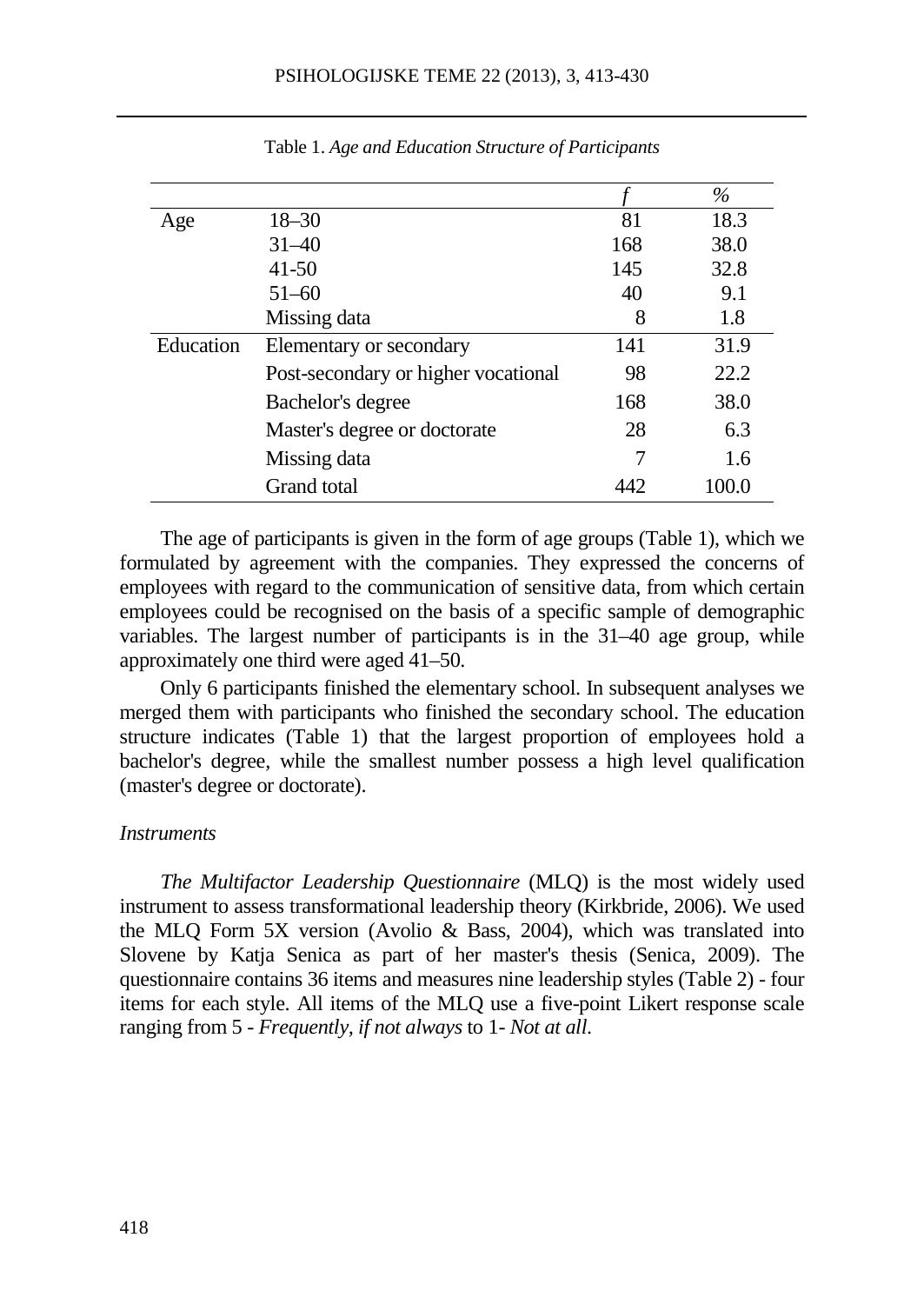|                                      | Sample item                                                                         |
|--------------------------------------|-------------------------------------------------------------------------------------|
| Transformational leadership          |                                                                                     |
| Idealised influence (Attributed)     | I go beyond self-interest for the good of the<br>group.                             |
| Idealised influence (Behaviour)      | I consider the moral and ethical consequences of<br>decisions.                      |
| Inspirational motivation             | I talk optimistically about the future.                                             |
| Intellectual stimulation             | I re-examine critical assumptions to question<br>whether they are appropriate.      |
| Individualised consideration         | I help others to develop their strengths.                                           |
| <i>Transactional leadership</i>      |                                                                                     |
| Contingent reward                    | I make clear what one can except to receive<br>when performance goals are achieved. |
| Management by exception (Active)     | I keep track of all mistakes.                                                       |
| Passive-avoidant leadership          |                                                                                     |
| Management by exception<br>(Passive) | I wait for things to go wrong before taking<br>action.                              |
| Laissez-Faire                        | I avoid making decisions.                                                           |

Table 2. *Sample Items from the MLQ Form 5X*

We also used a Slovene version of the scale from the *Ways of Coping Questionnaire* (WCQ II; Folkman & Lazarus, 1988; Lamovec, 1994). It features 66 items. When completing the scale, respondents state how typical specific actions are for them when faced with stressful events  $(0 - not at all; 3 - very)$ . This gives us eight categories of coping: *confrontation* (6 items; "Stood my ground and fought for what I wanted."), *distancing* (6 items; "Made light of the situation; refused to get serious about it."), *self-control* (7 items; "Kept others from knowing how bad things were."), *seeking social support* (6 items; "I asked a relative or friend I respected for advice."), *accepting responsibility* (4 items; "I made a promise to myself that things would be different next time."), *escape/avoidance* (8 items; "Wished that the situation would go away or somehow be over with."), *planful problem-solving* (6 items; "I knew what had to be done, so I doubled my effort to make things work."), *positive reappraisal* (7 items; "Changed or grew as a person in a good way.").

To these two questionnaires we added a stand-alone item that asks employees about the level of stress they are currently experiencing in the *workplace*. This questionnaire item is designed above all as a control to verify the level of stress felt by employees at the time of completing the questionnaires. The item comes with the instruction: 'Rate your current level of workplace stress.' The rating takes the form of a 5-point scale  $(0 - zero; 5 - very high)$ .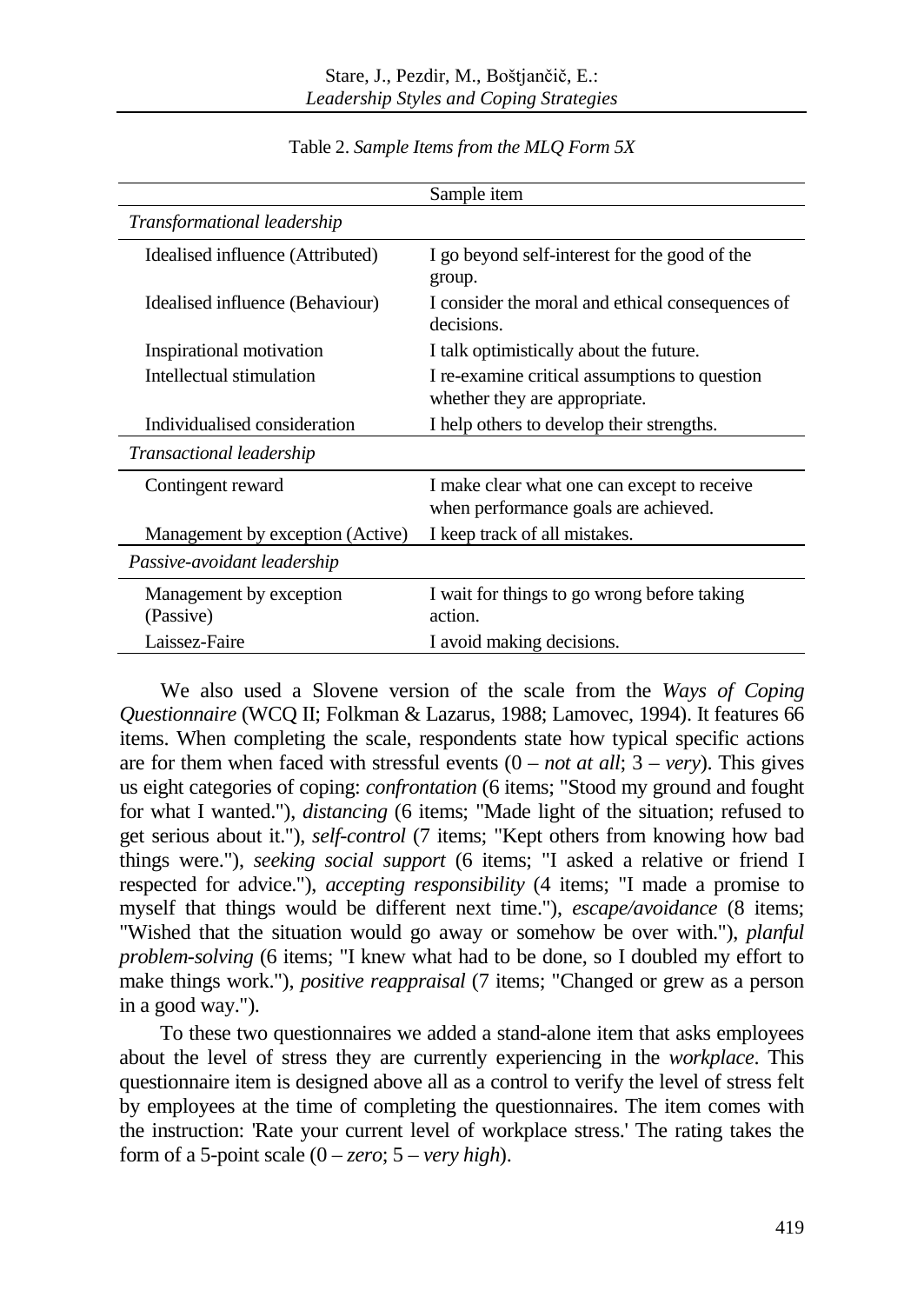#### *Procedure*

We began in the early 2011 by sending out invitations and requests for cooperation to numerous companies in Slovenia. Five organisations from the field of information technology were then selected from among the companies that agreed to participate. The next stage was to agree on a method for completing the questionnaires. Two organisations opted to complete the questionnaires in electronic form, while three opted to complete them on paper. With the help of human resources personnel we obtained information on the organisational structure of employees, grouping employees together in terms of leaders or the departments headed by these leaders.

Once data had been gathered from all the organisations, we treated them as a whole for the purpose of calculating basic descriptive statistics and verifying measurement characteristics. For the analysis of leadership styles, we grouped participants together at the level of the departments to which they belonged. In this way we obtained the evaluation of several respondents for their department leader (unit of measurement). We also offered the participating organisations the possibility of individual feedback on the results of the measurement.

#### **Results**

The descriptive statistics for both questionnaires used can be found in Table 3 and Table 4. The Cronbach alpha produced,  $\alpha = 0.86$  for the original MLQ and  $\alpha = 0.80$ for the translated MLQ, the reliability values were from .58 to .85 indicating an acceptable statistic testing level.

The internal consistency measures obtained in our sample were relatively low for WCQ-II, but the authors (Folkman & Lazarus, 1988; Lamovec, 1994) attributed this to different situations that could be imagined by the participants during completing questionnaire. In the next steps only measures with internal consistency higher than .60 were included.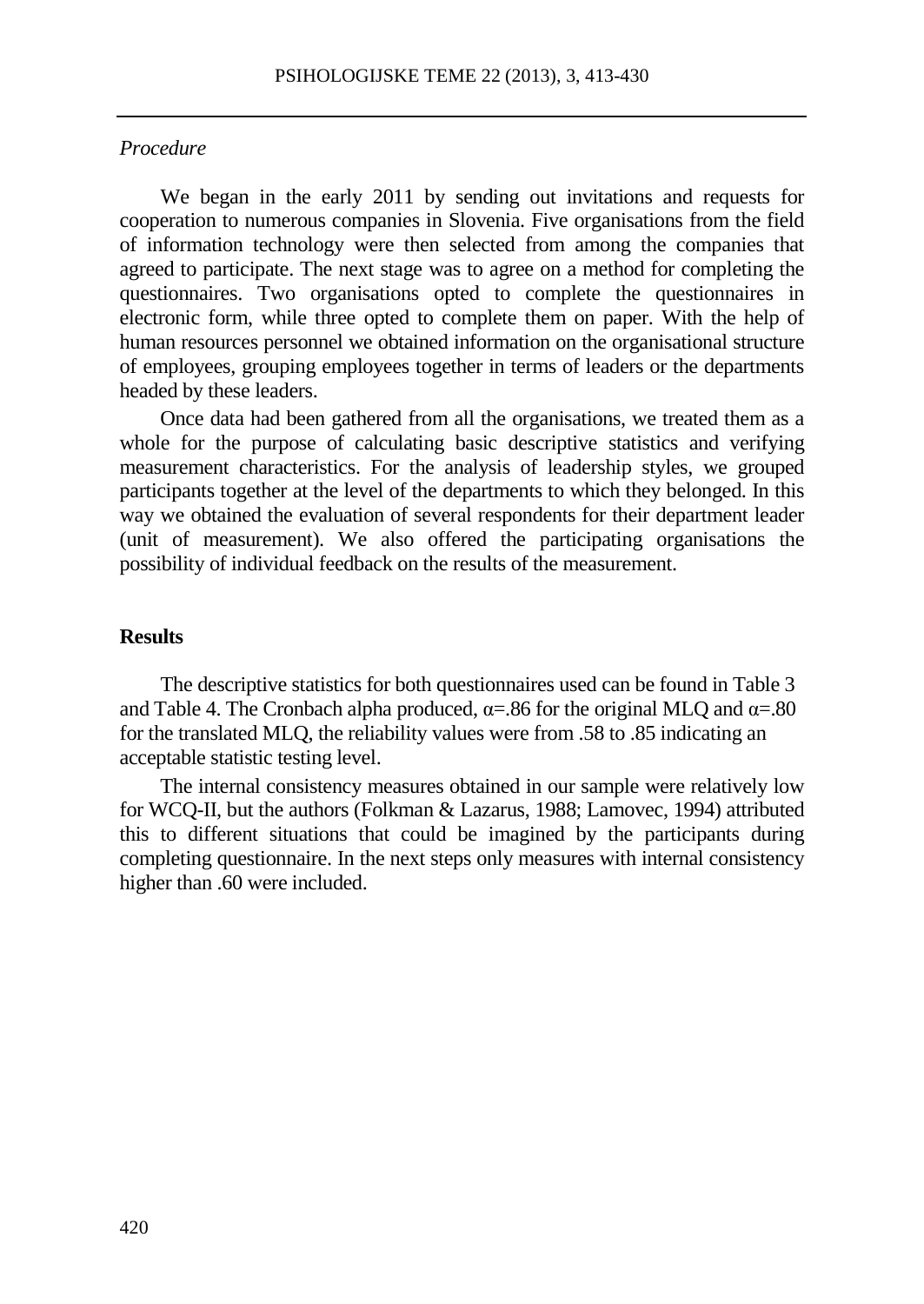| Scale                                   | 1          | 2                | 3          | $\overline{4}$       | 5          | 6         | 7      | 8        | 9    |
|-----------------------------------------|------------|------------------|------------|----------------------|------------|-----------|--------|----------|------|
| 1. Idealised influence<br>(Attributed)  |            |                  |            |                      |            |           |        |          |      |
| 2. Idealised influence<br>(Behaviour)   | $.58***$   |                  |            |                      |            |           |        |          |      |
| 3. Inspirational<br>motivation          | $.66^{**}$ | $.67^{\ast\ast}$ |            |                      |            |           |        |          |      |
| 4. Intellectual<br>stimulation          | $.75***$   | $.58***$         | $.60***$   |                      |            |           |        |          |      |
| 5. Individualised<br>consideration      | $.82***$   | $.55***$         | $.59***$   | $.78***$             |            |           |        |          |      |
| 6. Contingent<br>reward                 | $.78***$   | $.61***$         | $.66***$   | $.75***$             | $.80^{**}$ |           |        |          |      |
| 7. Management by<br>exception (Active)  | $.13*$     | $.23***$         | $.13***$   | $.17***$             | .05        | $.16***$  |        |          |      |
| 8. Management by<br>exception (Passive) | $-.55***$  | $-.32**$         | $-.37***$  | $-.51$ <sup>**</sup> | $-.53***$  | $-.55***$ | $-.06$ |          |      |
| 9. Laissez-faire                        | $-.69***$  | $-42^{**}$       | $-48^{**}$ | $-0.63$ **           | $-.67***$  | $-.70^*$  | .01    | $.72***$ |      |
| M                                       | 2.35       | 2.24             | 2.46       | 2.35                 | 2.19       | 2.42      | 1.93   | 1.66     | 1.17 |
| SD                                      | 0.98       | 0.73             | 0.78       | 0.86                 | 0.97       | 0.93      | 0.56   | 0.77     | 1.03 |
| $\alpha$                                | .85        | .56              | .76        | .81                  | .83        | .82       | .58    | .85      | .85  |

Table 3. *Means, Standard Deviations, Internal Consistency, and Interscale Correlations – MLQ*

*\* p*<.05*, \*\*p*<.01.

| Scale                       |          | $\overline{c}$ | 3        | 4        | 5        | 6         | 7          | 8    |
|-----------------------------|----------|----------------|----------|----------|----------|-----------|------------|------|
| 1. Confrotation             |          |                |          |          |          |           |            |      |
| 2. Distancing               | $.19***$ |                |          |          |          |           |            |      |
| 3. Self-control             | $.19***$ | $.38***$       |          |          |          |           |            |      |
| 4. Seeking social support   | $.38***$ | .06            | $.19***$ |          |          |           |            |      |
| 5. Accepting responsibility | $.27***$ | $.19***$       | $.26***$ | $.31***$ |          |           |            |      |
| 6. Escape/avoidance         | $.26***$ | $.29***$       | $.36***$ | $-06$    | $.19***$ |           |            |      |
| 7. Planful problem-solving  | $.23***$ | $.12^*$        | $.22***$ | $.39***$ | $.32***$ | $-.25***$ |            |      |
| 8. Positive reappraisal     | $.24***$ | $.20***$       | $.27***$ | $.41***$ | $.46***$ | $-.06$    | $.50^{**}$ |      |
| $\boldsymbol{M}$            | 1.20     | 1.24           | 1.56     | 1.80     | 1.90     | 0.69      | 2.15       | 1.73 |
| SD                          | 0.43     | 0.42           | 0.41     | 0.53     | 0.49     | 0.46      | 0.44       | 0.45 |
| $\alpha$                    | .47      | .42            | .45      | .66      | .42      | .69       | .70        | .64  |

Table 4. *Means, Standard Deviations, Internal Consistency, and Interscale Correlations – WCQ-II*

*\* p*<.05*, \*\*p*<.01.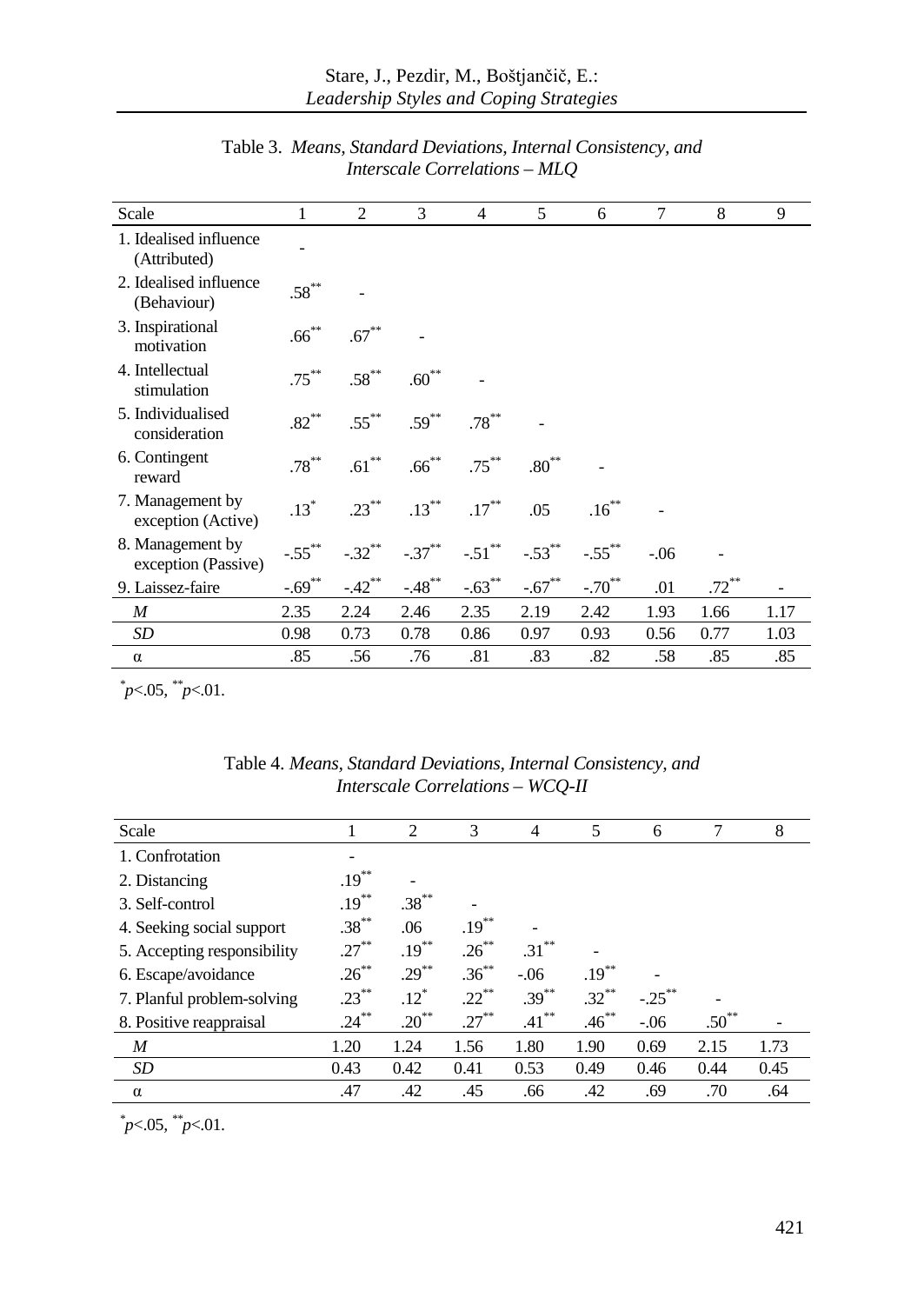*Correlation between Employees' Level of Perceived Stress and Leader's Leadership Style*

440 respondents completed the questionnaire item on the current level of stress in the workplace. The average score was 3.21 with a standard deviation of 1.09 (*min*=1, *max*=5). The results were slightly negatively skewed (*As*=-0.2). Flatness was -0.6.

Table 5. *Pearson's r Correlations between Major Perceived Leadership Styles and Current Level of Workplace Stress (N=440)*

|                         | Level of workplace stress |
|-------------------------|---------------------------|
| <b>Transformational</b> | $-26$ <sup>**</sup>       |
| <b>Transactional</b>    | $-.23***$                 |
| Passive-avoidant        |                           |

*\*\*p*<.01.

Table 5 shows moderately high correlations between leadership styles and the level of workplace stress felt by employees. Transformational and transactional leadership correlate negatively with the level of stress, while passive-avoidant leadership causes the most stress in employees. This confirms *Hypothesis 1*.

*Correlation of Perceived Leadership Styles and Employees' Stress-Coping Strategies*

|                                    | <i>Stress-coping strategies</i> |                      |                                |                         |  |  |
|------------------------------------|---------------------------------|----------------------|--------------------------------|-------------------------|--|--|
| Leadership style                   | Seeking<br>social<br>assistance | Escape/<br>Avoidance | Planful<br>problem-<br>solving | Positive<br>reappraisal |  |  |
| <i>Transformational leadership</i> | $.18***$                        | $-.13***$            | $.13***$                       | $.25***$                |  |  |
| Idealised influence (Attributed)   | $.14***$                        | $-.13$               | $.12*$                         | $.22***$                |  |  |
| Idealised influence (Behaviour)    | $.12^*$                         | $-.07$               | .08                            | $.22***$                |  |  |
| Inspirational motivation           | $.16***$                        | $-.14***$            | $.01^*$                        | $.23***$                |  |  |
| Intellectual stimulation           | $.18***$                        | $-.12$ <sup>*</sup>  | .09                            | $.21***$                |  |  |
| Individualised consideration       | $.13***$                        | $-.13$ <sup>**</sup> | $.13***$                       | $.19***$                |  |  |
| <i>Transactional leadership</i>    | $.11$ <sup>*</sup>              | $-.10^*$             | .07                            | $.20***$                |  |  |
| Contingent reward                  | $.14***$                        | $-.18$ <sup>**</sup> | $.13***$                       | $.24***$                |  |  |
| Management by exception (Active)   | .02                             | .07                  | $-.03$                         | .04                     |  |  |
| Passive-avoidant leadership        | $-.08$                          | $.22***$             | $-.11$ <sup>*</sup>            | $-.14***$               |  |  |
| Management by exception (Passive)  | $-.09$                          | $.18***$             | $-.13***$                      | $-.14***$               |  |  |
| Laissez-faire                      | $-.06$                          | $.22***$             | $-.09$                         | $-41$                   |  |  |

Table 6. *Pearson's r Correlations between Perceived Leadership Styles and Stress Coping Strategies*

*\* p*<.05, \*\**p*<.01.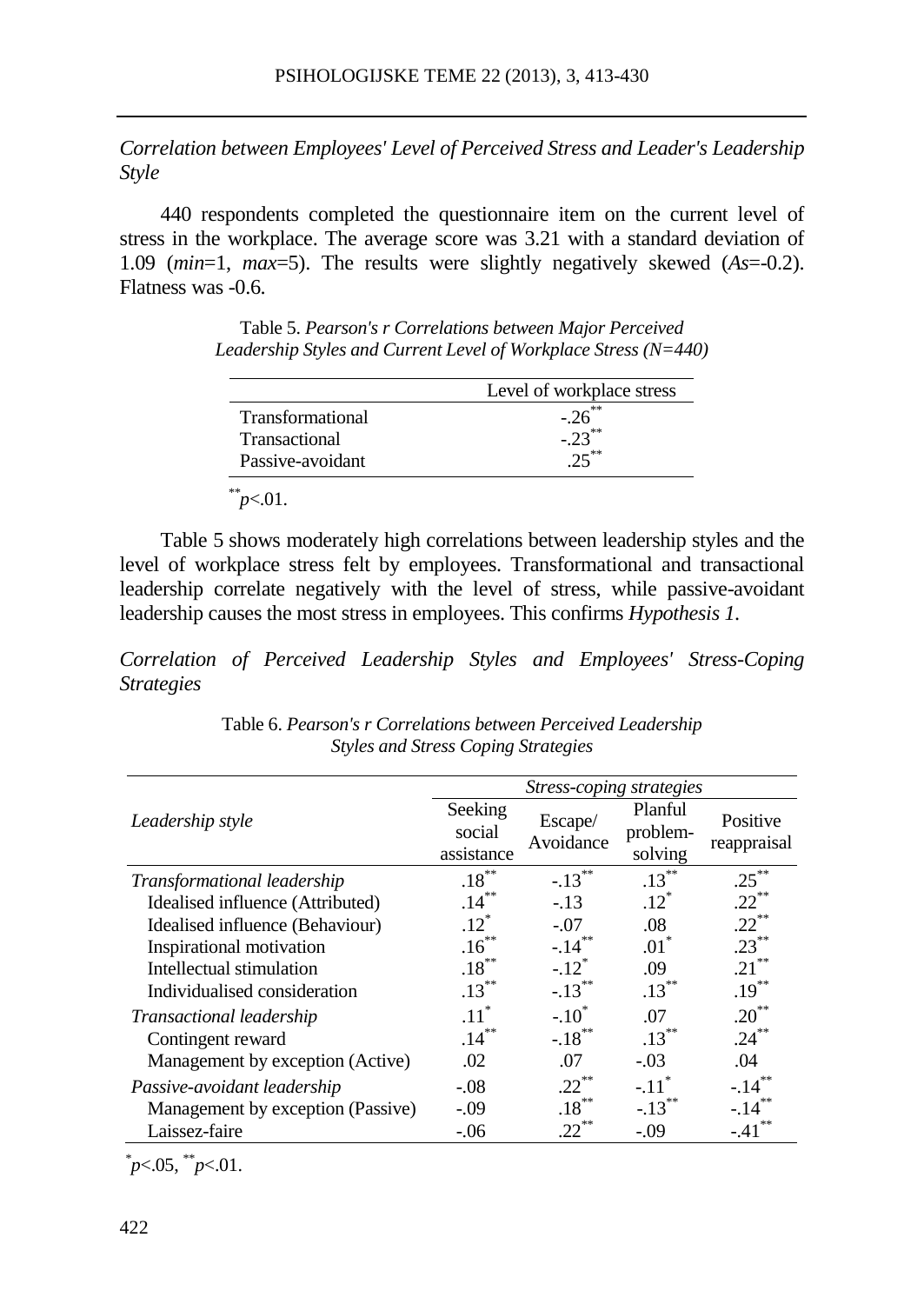*Transformational leadership* displays a statistically significant and positive correlation with the following stress-coping strategies: seeking social assistance, planful problem-solving, and positive reappraisal; and a statistically significant negative correlation with the strategy of escape/avoidance. These results confirm *Hypothesis 2* in which we predicted a positive correlations between transformational leadership and the positive coping strategies and escape/avoidance (negative correlation).

The *transactional leadership style* shows a statistically significant and positive correlation with positive reappraisal and seeking social assistance; and a statistically significant negative correlation with the strategy of escape/avoidance. This therefore confirms one of the predicted correlations in *Hypothesis 3*, while the strategies of planful problem-solving do not correlate significantly with transactional leadership as expected.

*Passive-avoidant leadership* shows a statistically significant correlation with the strategy of escape/avoidance, where the correlation is positive. The negative correlation was confirmed with two effective coping styles – planful problemsolving and positive reappraisal. These results fully confirm *Hypothesis* 4.

We also checked the correlations between the reported level of stress in the workplace and different ways of coping with stress. Among eight coping strategies only three were statistically correlated with perceived level of stress - *planful problem solving (r*=-.10*; p*<.05), *positive reappraisal* (*r*=-.11; *p*<.05), and *escape/avoidance* (*r*=.11; *p*<.001). All mentioned correlations are very low.

In the final step we conducted four regression hierarchical analyses. Sex, age, and level of education were entered as control variables. To test the hypothesis four coping strategies were entered as independent variables and three leadership styles as dependent one.

|                            |          | 2        | 3        | $\overline{4}$       | 5                | 6                   |          | 8         | 9   |
|----------------------------|----------|----------|----------|----------------------|------------------|---------------------|----------|-----------|-----|
| 1. Sex                     |          |          |          |                      |                  |                     |          |           |     |
| $2. \text{Age}$            | $.14***$ |          |          |                      |                  |                     |          |           |     |
| 3. Education               | $-.09$   | .01      |          |                      |                  |                     |          |           |     |
| 4. Transformational 1.     | .05      | $-.10$   | $-.03$   |                      |                  |                     |          |           |     |
| 5. Transactional 1.        | .08      | $-.01$   | $-.04$   | $.76***$             |                  |                     |          |           |     |
| 6. Passive-avoidant l.     | .08      | $.15***$ | $-.01$   | $-.68$ <sup>**</sup> | $-.56^{**}$      |                     |          |           |     |
| 7. Seeking social assist.  | $.14***$ | $-.03$   | .07      | $.18***$             | .11              | $-.08$              |          |           |     |
| 8. Escape/avoidance        | $-.06$   | $-.06$   | $-.01$   | $-.13***$            | $-.10^{\degree}$ | $.22$ <sup>**</sup> | $-06$    |           |     |
| 9. Planful problem solving | $-.06$   | $-.02$   | $.18***$ | $.13***$             | .07              | $-.11$ <sup>*</sup> | $.39***$ | $-.25***$ |     |
| 10. Positive reappraisal   | $.09*$   | .08      | $.10*$   | $.25***$             | $.20***$         | $-14$               | .41      | $-.06$    | .50 |

Table 7. *Pearson's r Correlations between Demographic Variables, Perceived Leadership Styles and Reliable Coping Strategy Measures*

*Note:* l.=leadership style; assist.=assistance.

*\* p*<.05, *\*\*p*<.01.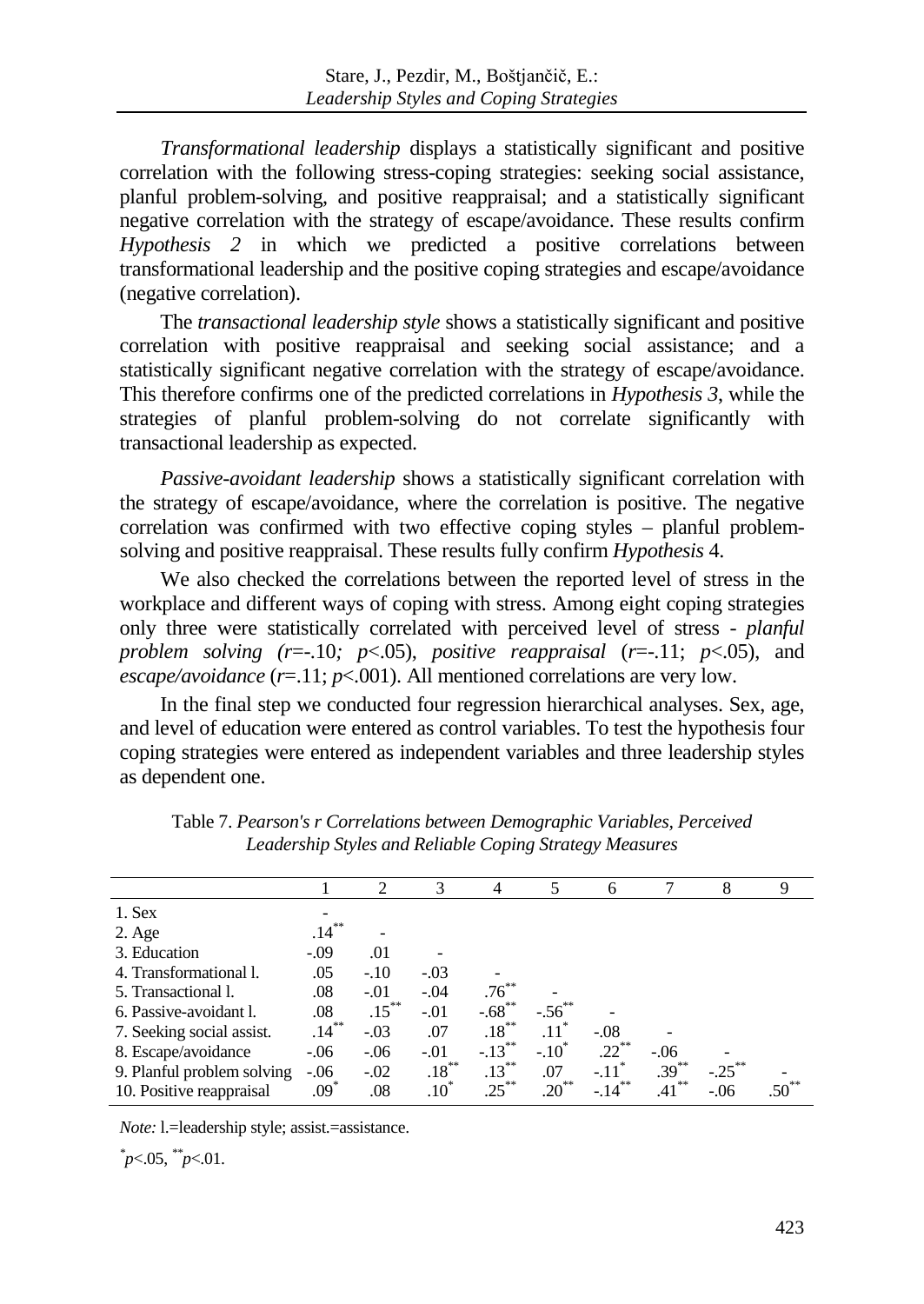| Predictors       | ß                         | $R^2$           | $\Delta R^2$ |
|------------------|---------------------------|-----------------|--------------|
|                  | Seeking social assistance |                 |              |
| Step 1           |                           | $.03^{\degree}$ |              |
| Sex              | $.13***$                  |                 |              |
| Age              | $-0.06$                   |                 |              |
| Education        | .09                       |                 |              |
| Step 2           |                           | $.05^{\circ}$   | .02          |
| Sex              | $.12*$                    |                 |              |
| Age              | $-.04$                    |                 |              |
| Education        | .09                       |                 |              |
| Transformational | $.21$ <sup>*</sup>        |                 |              |
| Transactional    | $-0.06$                   |                 |              |
| Passive-avoidant | .01                       |                 |              |
|                  | Escape/avoidance          |                 |              |
| Step 1           |                           | .01             |              |
| Sex              | $-06$                     |                 |              |
| Age              | $-06$                     |                 |              |
| Education        | .01                       |                 |              |
| Step 2           |                           | $.06^{\degree}$ | .05          |
| Sex              | $-.08$                    |                 |              |
| Age              | -.09                      |                 |              |
| Education        | .00                       |                 |              |
| Transformational | .05                       |                 |              |
| Transactional    | .02                       |                 |              |
| Passive-avoidant | .26                       |                 |              |
|                  | Planful problem-solving   |                 |              |
| Step 1           |                           | .03             |              |
| Sex              | $-.04$                    |                 |              |
| Age              | $-.04$                    |                 |              |
| Education        | .18                       |                 |              |
| Step 2           |                           | $.05^*$         | .02          |
| Sex              | $-.04$                    |                 |              |
| Age              | -.02                      |                 |              |
| Education        | $.18^{\degree}$           |                 |              |
| Transformational | .10                       |                 |              |
| Transactional    | $-0.04$                   |                 |              |
| Passive-avoidant | $-0.08$                   |                 |              |
|                  | Positive reappraisal      |                 |              |
| Step 1           |                           | $.03^{\degree}$ |              |
| Sex              | .10                       |                 |              |
| Age              | .03                       |                 |              |
| Education        | .13                       |                 |              |
| Step 2           |                           | .11             | .08          |
| Sex              | .08                       |                 |              |
| Age              | .06                       |                 |              |
| Education        | $.14***$                  |                 |              |
| Transformational | $.25***$                  |                 |              |
| Transactional    | .04                       |                 |              |
| Passive-avoidant | .00                       |                 |              |

Table 8. *Results of Regression Analysis for Four Coping Strategies*

 $\mu$  < 05,  $\mu$  < 01.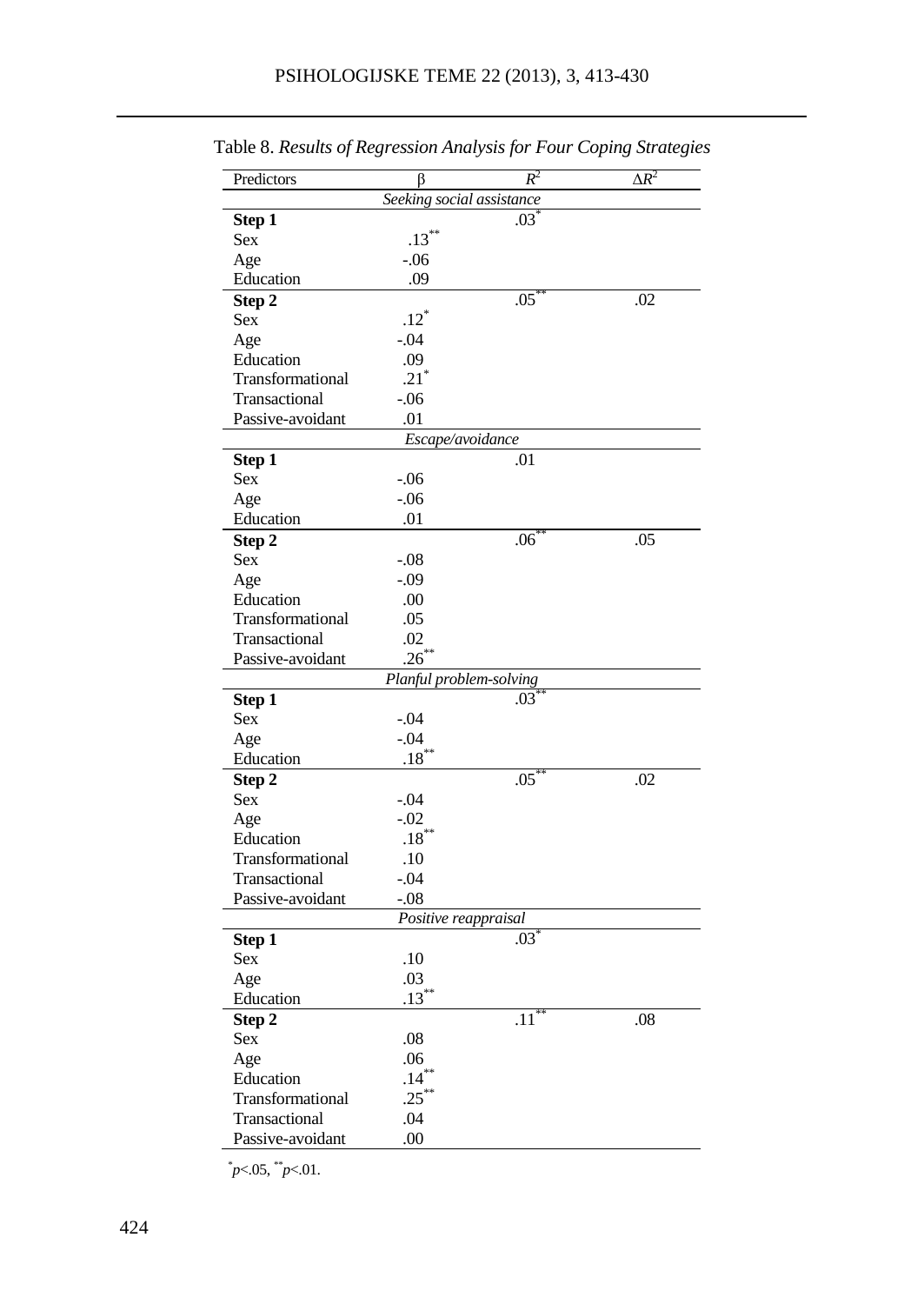In the hierarchical regression (Table 8), the control variables entered in Step 1 explained 3% of the variance in seeking social assistance, planful problem solving and positive reappraisal. The main effects entered in Step 2. Sex  $(\beta = 12, t=2.47)$ , *p*<.05) and perceived transformational leadership style  $(\beta = .21, t = 2.43, p < .05)$ together explained 5% variance in seeking social assistance. The control variables entered in Step 1 failed to explain any variance in escape/avoidance coping strategy. The main effect enetered in Step 2 explained an additional 5% of the variance in escape/avoidance, but only perceived passive-avoidant style was significant and explained unique variance ( $\beta$ =.26, *t*=3.83, *p*<.01). Education ( $\beta$ =.18,  $t=3.59$ ,  $p<.01$ ) of the employees was statisticaly significant and explained unique variance in planful problem solving.

The main effect explained an additional 8% of the variance in the positive reappraisal coping style ( $ΔR = .08$ ,  $F_{3,395} = 7.67$ ,  $p < .01$ ). Eduacation (β=.14, *t*=2.88,  $p<.01$ ) and perceived transformational leadership style ( $\beta$ =.25, *t*=3.02, *p*<.01) were significant and together explained 11% of variance.

### **Discussion**

The central role in the present research was played by the perceived leadership styles, which we linked to the perceptions of employees – i.e. the perceived level of stress – and ways of coping with it.

We predicted a correlation between leadership styles and the level of stress felt by employees on the basis of studies researching, each in its own way, the subject of leadership styles and stress, and also burnout among individuals who are exposed to these styles of leadership (Seltzer et al., 1989; Skakon et al., 2010). Our findings show that employees felt a lower level of workplace stress when under leadership with stronger transformational or transactional characteristics. Employees who were more exposed to passive-avoidant leadership, on the other hand, felt a higher level of stress in the workplace. Despite statistically significant correlations (*r* between -.26 and .25), it should be emphasised that we only measured the stress level by means of a single questionnaire item, for which reason it does not correspond to the most desirable measurement characteristics. We included it for the purpose of supplementing the information obtained through other measuring tools, while at the same time we did not wish to further extend the already very extensive overall range of the questionnaires. For this reason we only asked about stress in this short form.

*Hypothesis* 2 related to the transformational style of leadership and the scales that constitute it. On the basis of the results in Table 6, we can fully confirm this hypothesis. The results do, however, indicate an unforeseen but statistically significant link between the leadership style and seeking social assistance, planful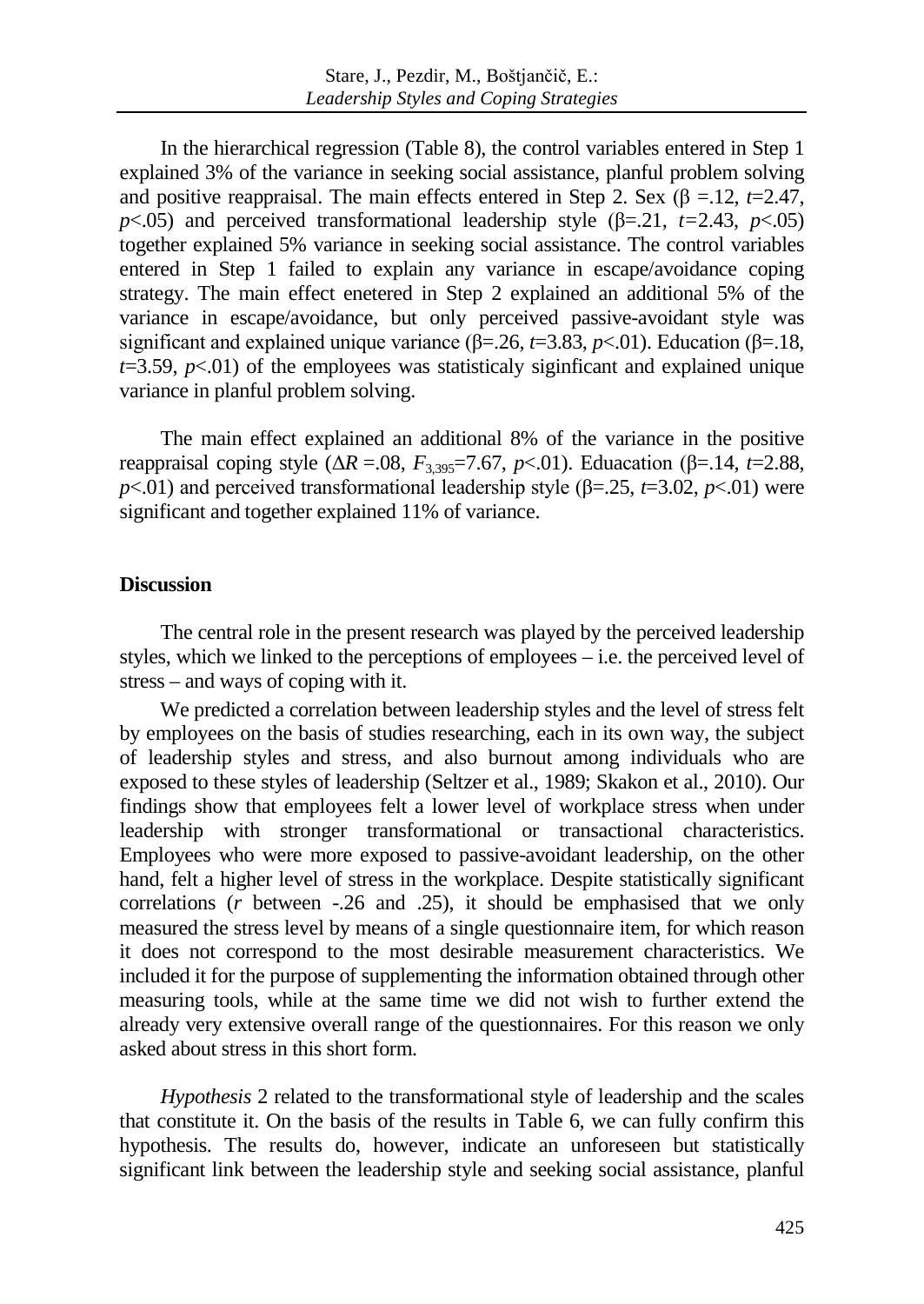problem solving, and positive reappraisal as the strategies of coping with stress. Of the transformational leadership scales, two – inspirational motivation, and individualised consideration – show a relatively low and positive correlation with all observed coping strategies. All the scales of transformational leadership show a statistically significant correlation with the strategies of seeking social assistance, and positive reappraisal, with correlations ranging from .12 and .25. Significant correlations of idealised influence (behaviour), inspirational motivation, and individualised consideration with the strategy of escape/avoidance are also evident, where the correlations are negative and moderately low. We correctly assumed that employees led by a transformational leader more frequently display more active and relatively more effective coping strategies such as, for example, planful problem solving, and positive reappraisal. One of the characteristics, in fact, of the transformational leader is that he listens to the individual needs of employees, tries to develop their potentials and encourages them to think unconventionally and creatively and approach problems differently. His behaviour is supported by a positive orientation towards a common vision and future (Bass & Avolio, 1994). This can explain the more frequent use of the strategy of positive reappraisal among his employees. As already established by Sosik and Godshalk (2000), the transformational leader is distinguished by a high level of mentor-type behaviours through which he is able to obtain the trust of his subordinates and become a model for them, and, in this way, a source of influence on them. The more frequent use by employees of the strategy of accepting responsibility could derive from the transformational leader's investment in and orientation towards vision and objectives. This can trigger a greater sense of responsibility among employees, which they internalise over time and which becomes part of them, even when they are required to face stressful situations themselves. Our results also show that employees in relation with perceived transformational leadership style more rarely use the strategy of escape/avoidance. It is apparently rare for them to cling to hope and wait for a situation to resolve itself rather than do something about it. The transformational leader, in fact, emphasises a positive orientation towards the future, but at the same time transforms the situations that arise into a challenge, which is something that a person deals with rather than merely hoping for a successful final outcome.

*Hypothesis* 3 can only be partially confirmed, given that differences appeared between the two scales that constitute transactional leadership. We failed to predict the significant correlation of management-by-exception (active) with all included strategies. In the case of perceived contingent reward leadership style we can claim a predicted positive correlation with positive reappraisal, planful problem solving, and seeking social assistance, while we also confirmed the expected negative correlation with escape/avoidance coping strategy. In view of the differences of the two scales, experts in fact recommend separate treatment (Bass & Riggio, 2006). Management-by-exception (active) was shown by calculations of reliability to be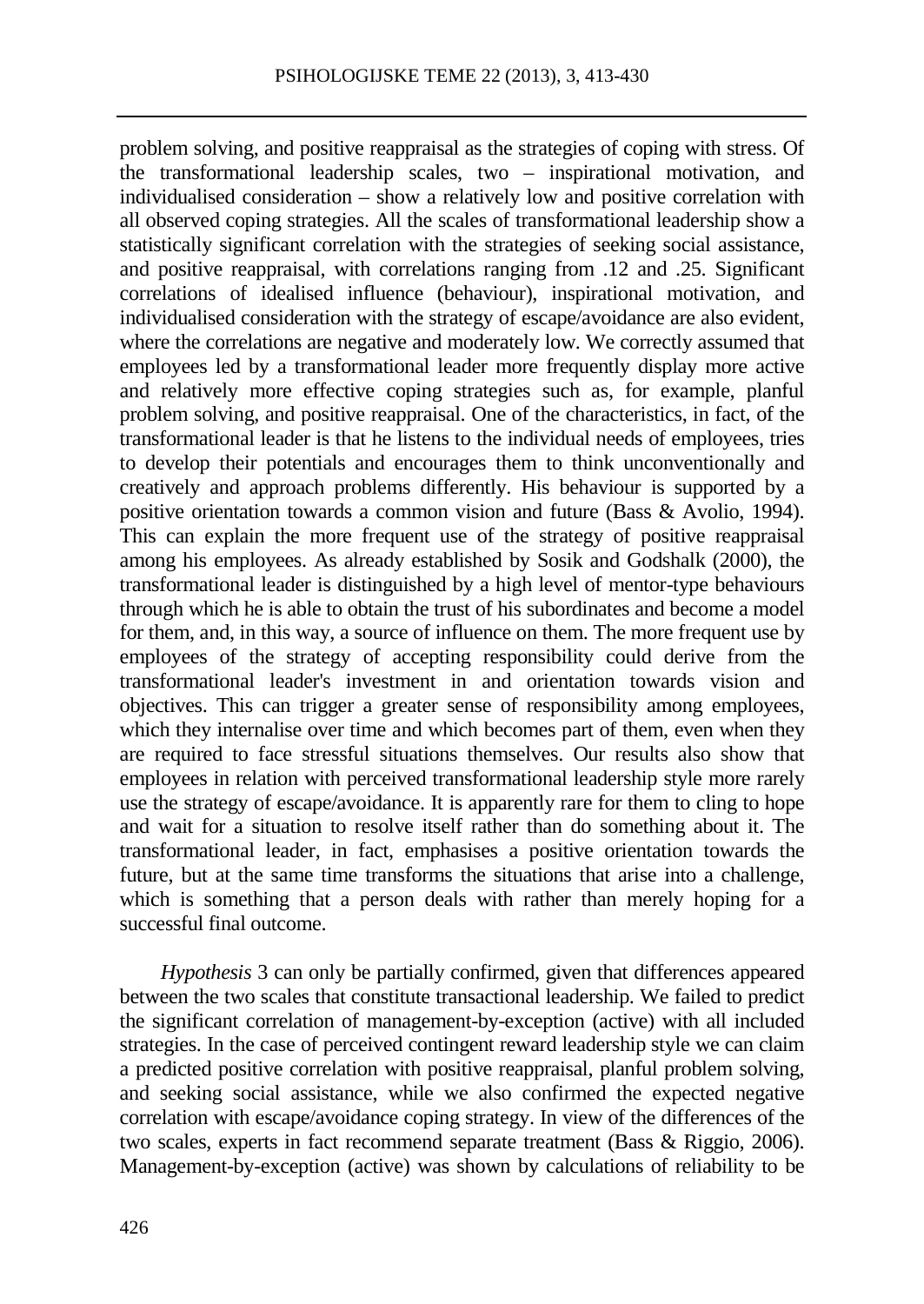rather unreliable, and therefore the results of this scale must be taken with a certain amount of reserve. Management-by-exception (active) is characterised by intervention and looking for deviations from rules and standards even before problems arise. A leader who monitors events could trigger a feeling of responsibility in employees, but by doing so the leader probably does not make a significant contribution to more analytical and systematic coping with stress on the part of his employees. On the other side there is the contingent reward scale, which some see almost as part of transformational leadership or at least as an indispensable basis for it (Bass & Bass, 2008; Bass & Riggio, 2006). This leadership style creates a structure and conditions of operation, which requires a certain amount of discipline and responsibility from employees (Bass & Riggio, 2006). This is also why employees in relation with perceived transactional leadership style more frequently use the strategies of positive reappraisal and seeking social assistance. Similar correlations were also apparent in the case of transformational leadership, where we likewise correctly predicted a negative correlation with the strategy of escape/avoidance. Employees with a leader who contingently rewards followers could therefore gain a different view of stressful situations. The important thing would be what they can obtain and learn from the situation, and not so much hoping for the automatic resolution of a problem.

In *Hypothesis 4* our predictions were similar to those we made for transformational and transactional leadership, but in the opposite direction. We found that to a large extent the results do confirm our assumptions with regard to passive-avoidant leadership and coping with stress, and that this leadership style should be taken merely as the opposite pole to the other two leadership styles. It was shown that employees in relation with perceived passive-avoidant leadership more rarely use the strategies such as planful problem solving and positive reappraisal. A leader who frequently makes use of passive styles of leadership has inadequate communications with followers and does not display responsibility for his leadership role. In this way he offers an entirely different model to his followers and perhaps indirectly causes a similar pattern in them when it comes to coping with stress. Our findings suggest that employees whose leader only intervenes when problems arise less frequently use a strategy whereby they attempt to achieve personal growth or a positive outcome from a stressful situation. We also found that a leader whose leadership is entirely passive, without involvement in events (laissez-faire leadership), does also have a significant correlation with how employees cope with stress.

## *Limitations of the Research and Conclusion*

The limitations of this study are related to the used methodological approach. For measuring stress and coping with it we used self-reported measures, and for evaluating leadership styles we used perceived leadership style by employees and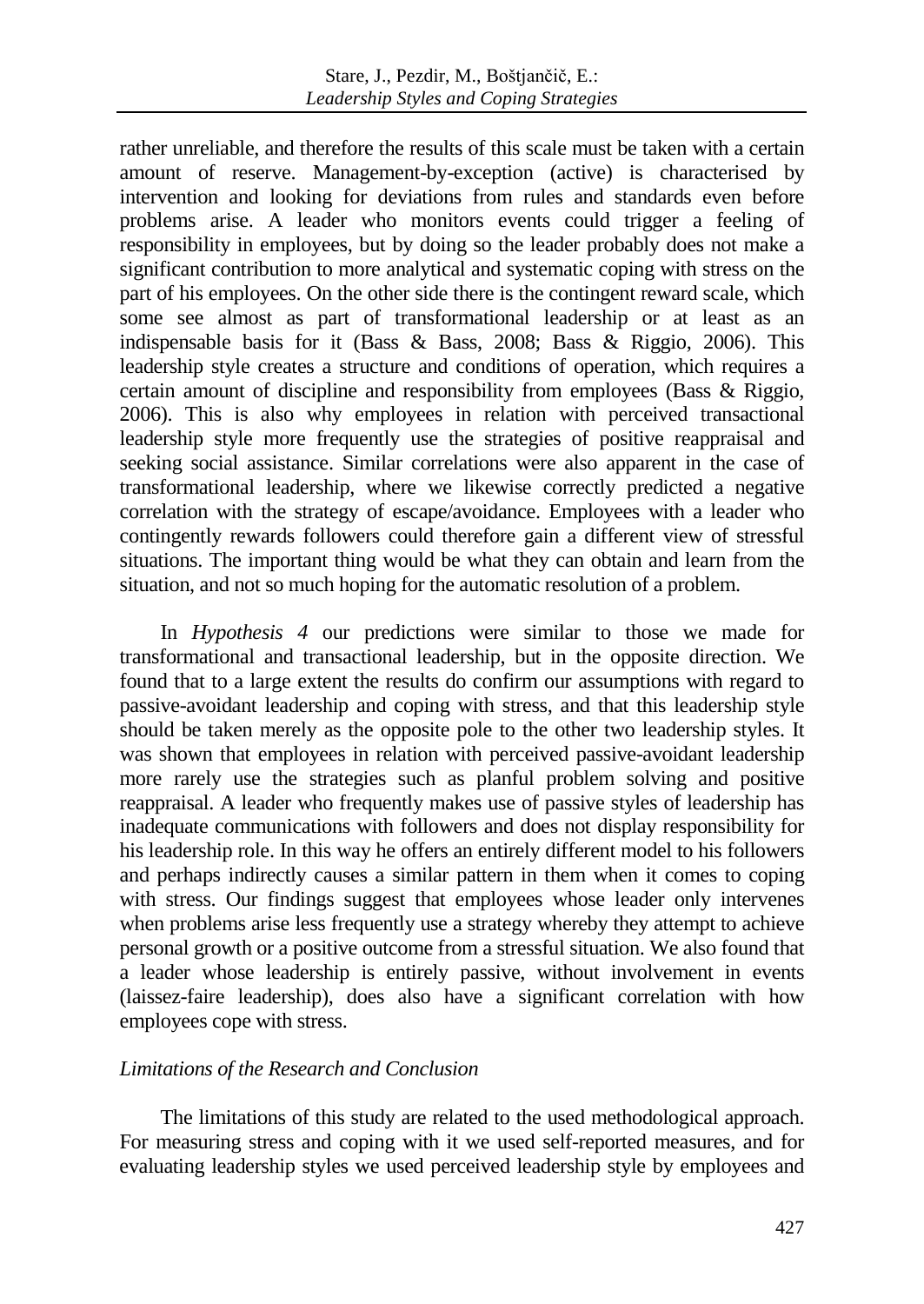not self-reported questionnaire assessed by leaders themselves. The information collected is single-source data, which may lead them to susceptibility to common method bias. Indeed, the high correlations between the observed variables suggest that this may be a factor.

It should further be noted that job stress was measured with a single item, instead of with an available multi-item scale. Moreover, internal consistency of coping measures were relatively low and if anything, more reliable scales of these constructs would have been likely to heighten the interrelations that were found in this study. The present study is therefore grounded only on four coping strategies (seeking social assistance, escape/avoidance, planful problem solving and positive reappraisal) measured through the scales that met appropriate internal consistency.

For a better insight into the interaction of leader-employees-working environment we would also need data on current situations and specific characteristics in a given organisation (e.g. organisational changes, proximity of deadlines, project work, etc.). Subsequent research could include, with regard to leadership styles, both the assessments of employees and the self-assessment of the leaders themselves, since the MLQ also permits this. We could also link leadership styles to other organisational outcomes, both at the level of the performance and efficiency of the company and at the level of the group or team of employees and their relationships.

Through this research we attempted to establish whether a link exists between the perceived leadership styles, current levels of stress among employees, and employees' method of coping with stress, although we cannot talk about relations of cause and effect. The results of the present research do, however, confirm that the leader plays a part in creating conditions in the working environment through his approach and leadership style. The difference between active and passive styles of leadership is particularly apparent, in that it is a characteristic of the latter that employees are more often than not left to their own devices without a proper leadership role above them.

The field of leadership styles and, on the other hand, variables at the employee level still leave many opportunities for research. Interest in this field has been growing recently, in part as a result of the many stories about poor leadership, which have usually ended badly for the organisation and employees. It is important to emphasise that no one leadership style is universally best. Rather, the art of good leadership lies in finding the right leadership style and adapting it to circumstances (the situation in the organisation, characteristics of employees, conditions in the market, etc.).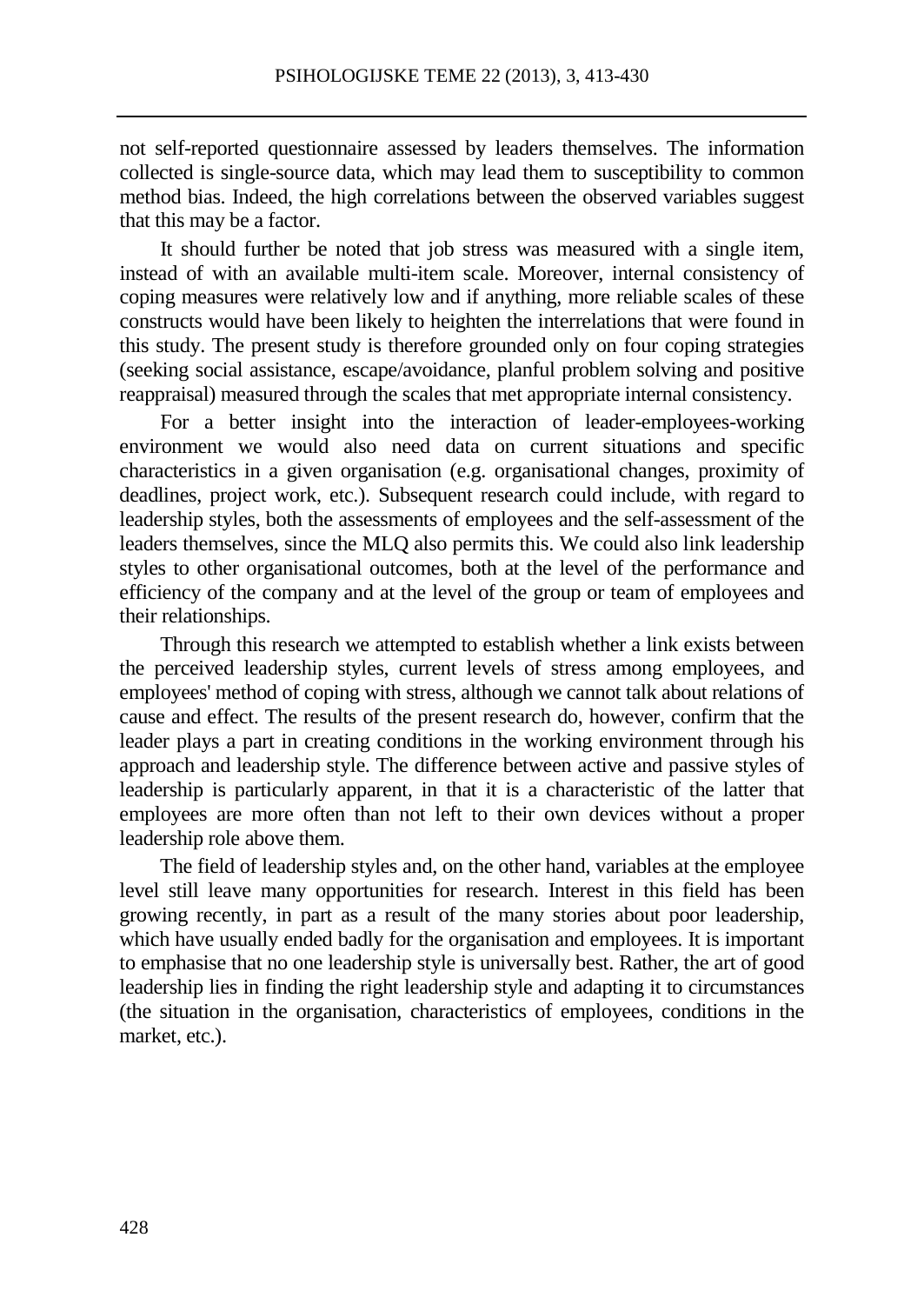#### **References**

- Avolio, B. (1999). *Full leadership development: Building the vital forces in organization*. Thousand Oaks: Sage Publication, Inc.
- Avolio, B.J., & Bass, B.M. (2004). *Multifactor leadership questionnaire*: *3rd edition manual and sample set.* Menlo Park: Mind Garden.
- Bass, B.M., & Avolio, B. (1994). *Improving organizational effectiveness through transformational leadership*. Thousand Oaks: Sage Publications, Inc.
- Bass, B.M., & Bass, R. (2008). *The Bass handbook of leadership. Theory, research, and managerial applications, 4th edition*. New York: Free Press.
- Bass, B.M., & Riggio, R.E. (2006). *Transformational leadership, 2nd edition*. New Jersey: Lawrence Erlbaum Associates, Inc.
- Bennis, W. (2000). *Managing the dream: Reflections on leadership and change*. Cambridge: Perseus Publishing.
- Ekvall, G., & Arvonen, J. (1994). Leadership profiles, situation and effectiveness. *Creativity and Innovation Management, 3*(3), 139-161.
- Folkman, S., & Lazarus, R.S. (1988). Coping as a mediator of emotion. *Journal of Personality and Social Psychology, 54,* 466-475.
- Folkman, S., Lazarus, R.S., Dunkel-Schetter, C., DeLongis, A., & Gruen, R.J. (1986). Dynamics of a stressful encounter: Cognitive appraisal, coping, and encounter outcomes. *Journal of Personality and Social Psychology, 50*, 992-1003.
- Kirkbride, P. (2006). Developing transformational leaders: The full range leadership model in action. *Industrial and Commercial Training, 38*(1), 23-32.
- Lamovec, T. (1994). *Psihodiagnostika osebnosti 1*. Ljubljana: Znanstveni inštitut Filozofske fakultete.
- Lyons, J.B., & Schneider, T.R. (2009). The effects of leadership style on stress outcomes. *The Leadership Quarterly, 20*(5), 737-748.
- McCrae, R.R., & Costa, P.T. (1986). Personality, coping, and coping effectiveness in an adult sample. *Journal of Personality, 54*, 385-405.
- Monat, A., Lazarus R.S., & Reevy, G. (2007). *The Praeger handbook of stress and coping, Volume two.* Westport, Connecticut: Praeger Publishers.
- Pearlin, L.I., & Schooler, C. (1978). The structure of coping*. Journal of Health and Social Behavior, 19*(1), 2-21.
- Schuler, R.S. (1980). Definition and conceptualization of stress in organization. *Organizational Behavior and Human Performance, 25*, 184-215.
- Senica, K. (2009). *Stili vodenja in organizacijska kultura* [*Leadership styles and organizational culture*] (Unpublished master's thesis) Univerza v Ljubljani, Filozofska fakulteta, Ljubljana.